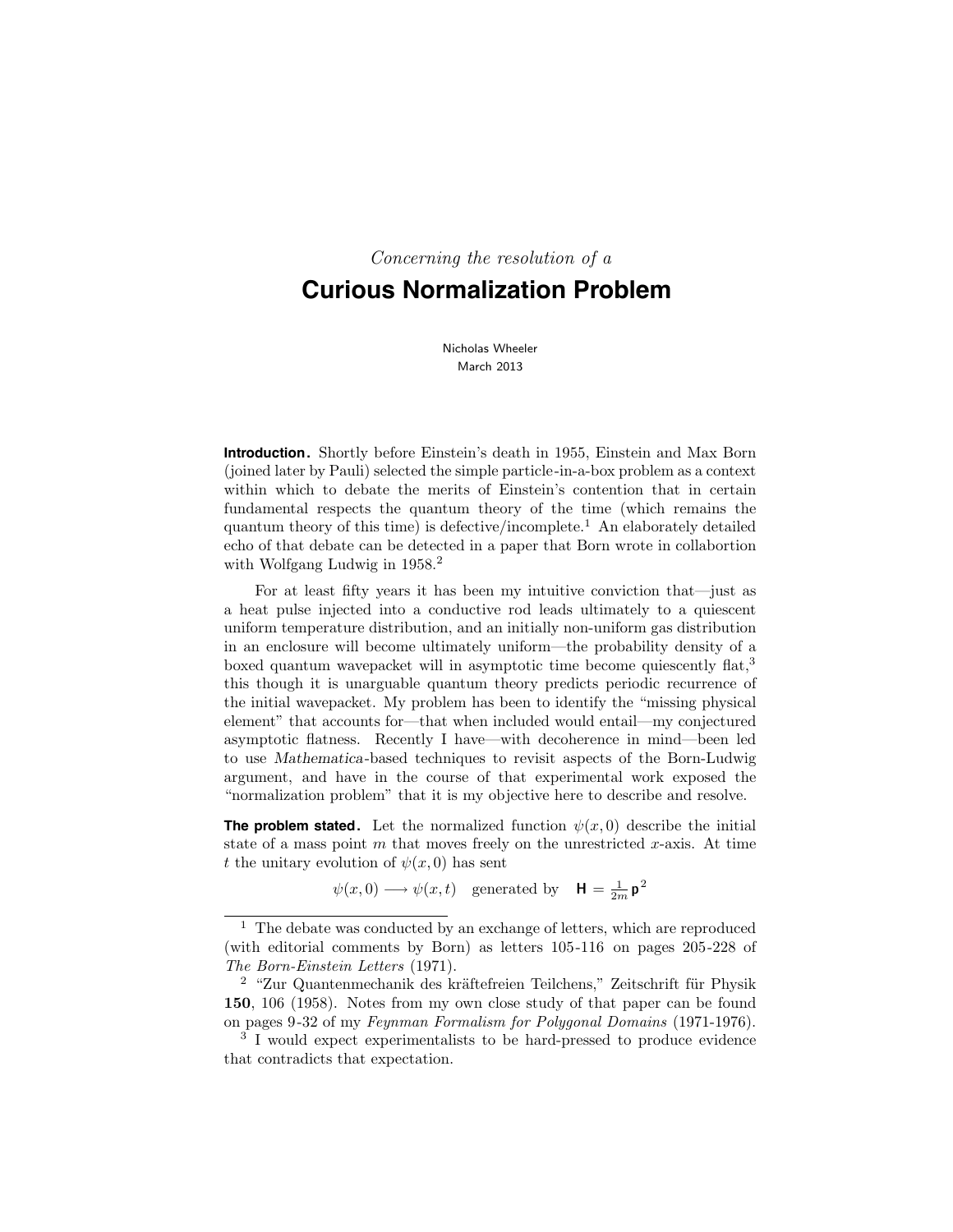### **2 Resolution of a normalization problem**

which is what I will call a "Schrödinger function," meaning that that it is a solution of the (free particle) Schrödinger equation  $-(\hbar^2/2m)\partial_{xx}\psi = i\hbar \partial_t \psi$ . With Born & Ludwig we construct the (unnormalized) odd function

$$
\varphi(x,t) = \psi(x,t) - \psi(-x,t)
$$

and from  $\varphi(x,t)$  we construct the (unnormalized) periodic Schrödinger function

$$
\psi_{\text{boxed}}(x,t) = \sum_{n=-\infty}^{\infty} \varphi(x+2a,t) = \psi_{\text{boxed}}(x+2a,t)
$$

From  $\psi_{\text{boxed}}(x,t) = -\psi_{\text{boxed}}(-x,t)$  we obtain

$$
\psi_{\text{boxed}}(0,t) = 0 \quad : \quad \text{all } t
$$

while  $\psi_{\text{boxed}}(a,t) = -\psi_{\text{boxed}}(-a,t) = -\psi_{\text{boxed}}(-a+2a,t) = -\psi_{\text{boxed}}(a,t)$ gives

$$
\psi_{\text{boxed}}(a,t) = 0 \quad : \quad \text{all } t
$$

So  $\psi_{\text{boxed}}(x,t)$  is a Schrödinger function that satisfies the familiar "box" boundary conditions."

Clearly, the (complex) values assumed by  $\psi_{\text{boxed}}(x,t)$  on  $[-a,0]$  are the negated mirror images of the values assumed on  $[0, a]$ , while the (real) values assumed by  $P_{\text{boxed}}[x,t] \equiv |\psi_{\text{boxed}}(x,t)|^2$  on  $[-a,0]$  are the non-negated mirror images of the values assumed on  $[0, a]$ . It follows that at any time t

$$
\int_{na}^{(n+1)a} P_{\text{boxed}}(x, t)
$$
 is the same for all *n*

and therefore that  $\psi_{\text{boxed}}(x,t)$  is not normalizable:  $\int_{-\infty}^{\infty} P_{\text{boxed}}(x,t) dx = \infty$ .<sup>4</sup>

Born & Ludwig appear to suggest that one could use functions of the form

$$
\psi_{\scriptscriptstyle BL}(x,t) = \begin{cases} 0 & \text{: } x < 0 \\ \psi_{\text{boxed}}(x,t) & \text{: } 0 \leqslant x \leqslant a \\ 0 & \text{: } a < x \end{cases}
$$

to develop the quantum dynamics of a boxed particle. Such functions are, after all, Schrödinger functions, and do satisfy the required boundary conditions. Numerical computation reveals, however, that  $\int_0^{\tilde{a}} P_{BL}(x,t) dx$  is not constant, but as the seed wavepacket  $\psi(x,t)$  delocalizes (as I shown in an earlier note<sup>5</sup> it will in all cases inevitably do) steadily decreases in value:

$$
\lim_{t \uparrow \infty} \int_0^a P_{\!BL}(x,t) \, dx = 0
$$

My problem: how to account for that surprising fact.

<sup>&</sup>lt;sup>4</sup> In those respects  $\psi_{\text{boxed}}(x,t)$  mimics properties of (say)  $\sin(\pi x/a)$ .

<sup>&</sup>lt;sup>5</sup> "Free particle wavepackets" (March 2013).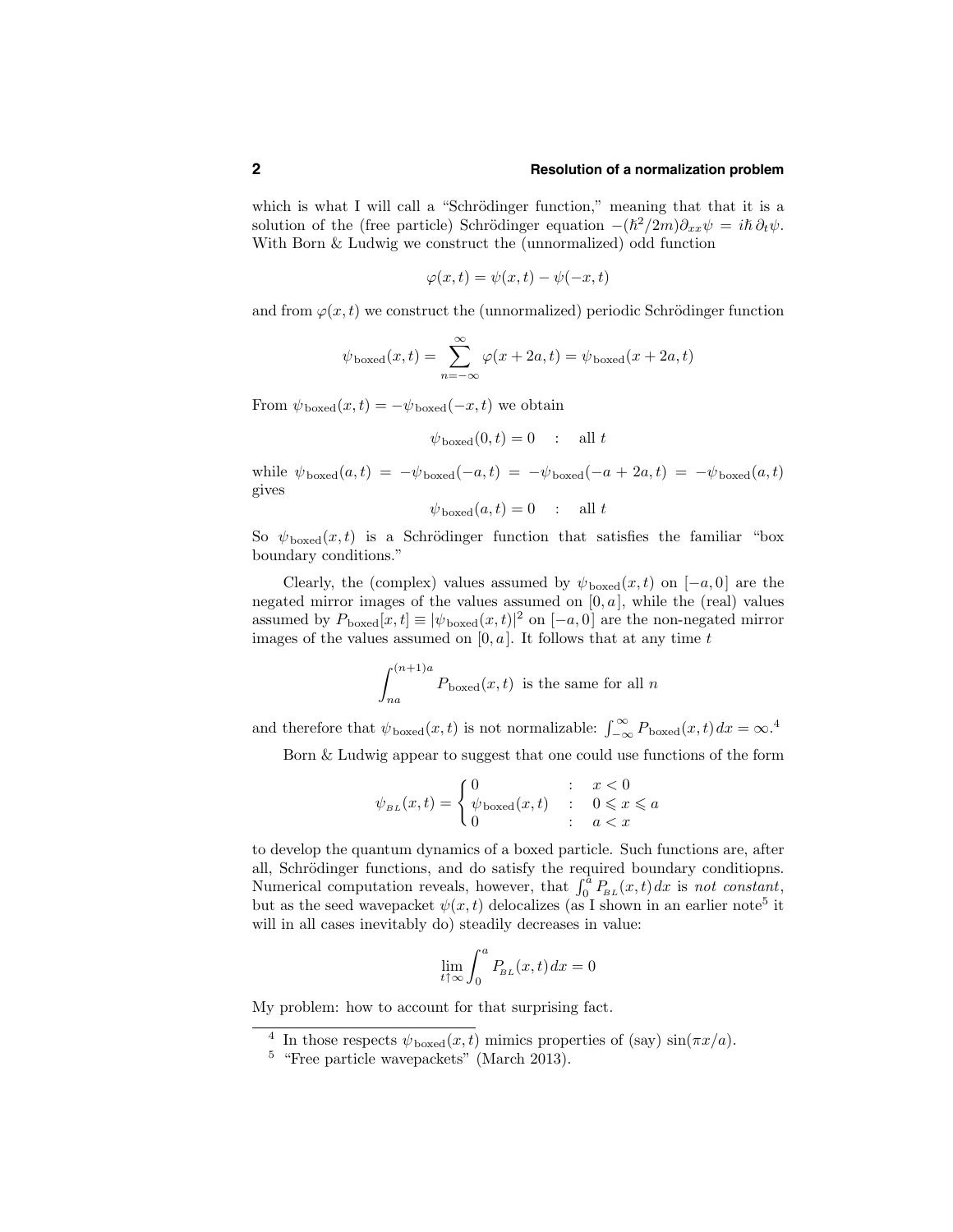### **The problem resolved 3**

**The problem resolved.** The dynamical evolution of the states of isolated quantum systems is unitary

$$
|\psi)_0 \longrightarrow |\psi)_t = \mathbf{U}(t)|\psi)_0
$$

from which norm-preservation follows as an immediate corrolary:

$$
t(\psi|\psi)_t = \mathbf{0}(\psi|\mathbf{U}^+(t)\mathbf{U}(t)|\psi)_0 = \mathbf{0}(\psi|\psi)_0 \quad : \quad \text{all } t
$$

That elementary argument pertains with equal force to states that are presented as linear combinations of states

$$
|\psi)_t = \sum_k c_k |\psi_k)_t \quad : \quad \sum_k |c_k|^2 = 1
$$

and, more particuarly, to states that are presented as linear combinations of buzzing eigenstates. Looking to the latter situation in finer detail, if

$$
\mathbf{H}|n) = E_n|n) \text{ and } (m|n) = \delta_{mn}
$$

then

$$
|\psi)_t = \sum_k c_k e^{-i\omega_k t} |k\rangle \quad \text{with} \quad \begin{cases} c_k = (k|\psi)_0 \\ \omega_k = E_k/\hbar \end{cases}
$$

and

$$
t(\psi|\psi)_t = \sum_{m,n} \bar{c}_m c_n e^{-i\omega_{mn}t} (m|n) \text{ where } \omega_{mn} = \omega_m - \omega_n
$$

$$
= \sum_k |c_k|^2 = 1 \text{ by orthonormality of the eigenstates}
$$

Passing to the x representation—the representation in which Born  $\&$  Ludwig elected to work—we have

$$
P(x,t) = |\psi(x,t)|^2
$$
  
= 
$$
\sum_{m,n} \bar{c}_m c_n e^{-i\omega_{mn}t} \bar{\psi}_m(x) \psi_n(x)
$$
  
= 
$$
\sum_k C_k^2 P_k(x) + 2 \sum_{m>n} C_m C_n \cos(\omega_{mn}t - \gamma_{mn}) \cdot \psi_m(x) \psi_n(x)
$$

where we have written  $c_k = Ce^{i\gamma_k}$ ,  $\gamma_{mn} = \gamma_m - \gamma_n$  and assumed without loss of generality that the eigenfunctions  $\psi_n(x) = (x|n)$  are real-valued. The preceding equation describes the temporal "sloshing" of the probability density associated with the evolving wavepacket  $\psi(x,t)$ , and it is again by orthonormality that it entails probability conservation (norm preservation):

$$
\int_{\mathcal{R}} P(x,t) dx = \sum_{k} C_{k}^{2} \int_{\mathcal{R}} \psi_{k}(x) \psi_{k}(x) dx
$$
  
+ 
$$
2 \sum_{m>n} C_{m} C_{n} \cos(\omega_{mn} t - \gamma_{mn}) \cdot \int_{\mathcal{R}} \psi_{m}(x) \psi_{n}(x) dx
$$
  
= 
$$
\sum_{k} C_{k}^{2} + 2 \sum_{m>n} C_{m} C_{n} \cos(\omega_{mn} t - \gamma_{mn}) \cdot \delta_{mn}
$$
  
= 1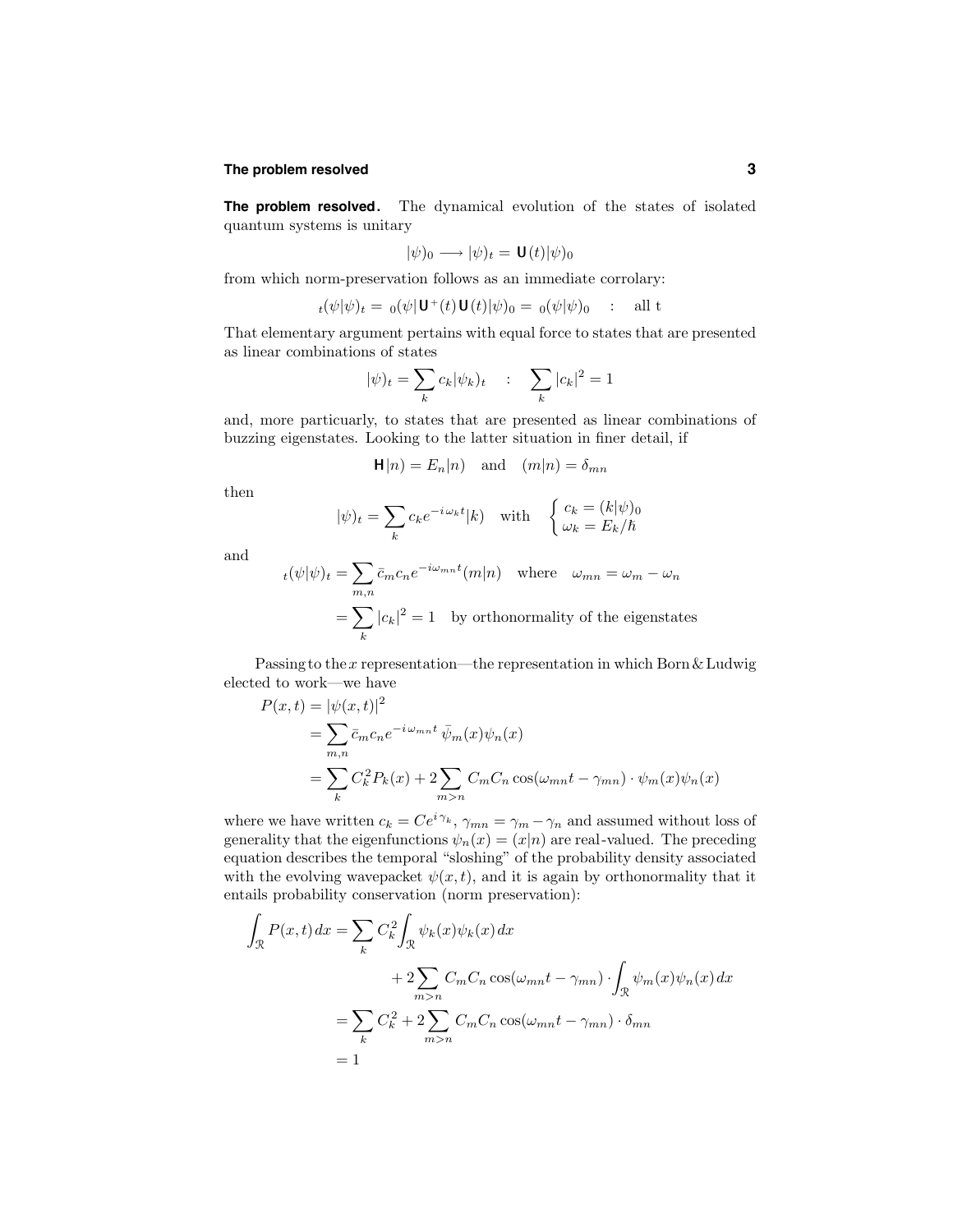#### **4 Resolution of a normalization problem**

where  $\Re$  refers to the "hermiticity domain"—the domain on which the hermiticity of **H** acquires it meaning, on which the eigenfunctions of **H** live, and with respect to which it becomes possible (by hermiticity) to write

$$
(\psi_m, \psi_n) \equiv \int_{\mathcal{R}} \bar{\psi}_m(x) \psi_n(x) dx = \delta_{mn}
$$

Born & Ludwig, however, take as their starting point an infinite set of free particle wavepackets  $\{\psi(x+2na,t), \psi(-x+2na,t)\}\$  for which the hermiticity domain R includes the entire real line  $-\infty < x < +\infty$ , and which are, moreover, not eigenfunctions of  $H_{\text{free}} = \frac{1}{2m} p^2$ . From those they excise fragments, which in terms of the box function

$$
box(x, a) \equiv \theta(x) - \theta(x - a) = \begin{cases} 0 & : & x < 0 \\ 1 & : & 0 \leq x \leq a \\ 0 & : & a < x \end{cases}
$$

can be described

$$
\psi_n^{\pm}(x,t) = \text{box}(x,a) \cdot \psi(\pm x + 2na, t) \tag{1.1}
$$

Those functions are indeed Schrödinger functions, in the sense that at points interior to the interval  $[0, a]$  they do satisfy the local condition

$$
-(\hslash^2/2m)\partial_{xx}\psi = i\hslash \partial_t\psi
$$

But they are not eigenfunctions of  $H_{\text{free}}$ , and they are not orthonormal:

$$
\int_0^a \bar{\psi}_m^{\text{eithersign}}(x,t) \psi_n^{\text{eithersign}}(x,t) dx \neq \delta_{mn}
$$

We are therefore deprived of grounds on which to assert that the norm of

$$
\psi_{BL}(x,t) = \sum_{n=-\infty}^{\infty} \{ \psi_n^+(x,t) - \psi_n^-(x,t) \}
$$
\n(1.2)

is time-independent.

**Gaussian models.** Gaussian wavepackets have tails that prevent their being fitted into boxes, except approximately (narrow Gaussians, centrally positioned, may have tails that are negligibly small at the box boundaries. . . but under free evolution they do not forever remain negligibly small). One way to circumvent this problem is to replace the initial Gaussian

$$
\psi(x,0) = \sqrt{\text{Gaussian}(x;\mu,\sigma)} \quad : \quad 0 \ll \mu \ll a
$$

with the root  $\sqrt{a^{-1}\beta(x/a; p, q)}$  of a beta distribution, since such distributions vanish automatically at  $x = 0$  and  $x = a$  and for some values of  $\{p, q\}$  provide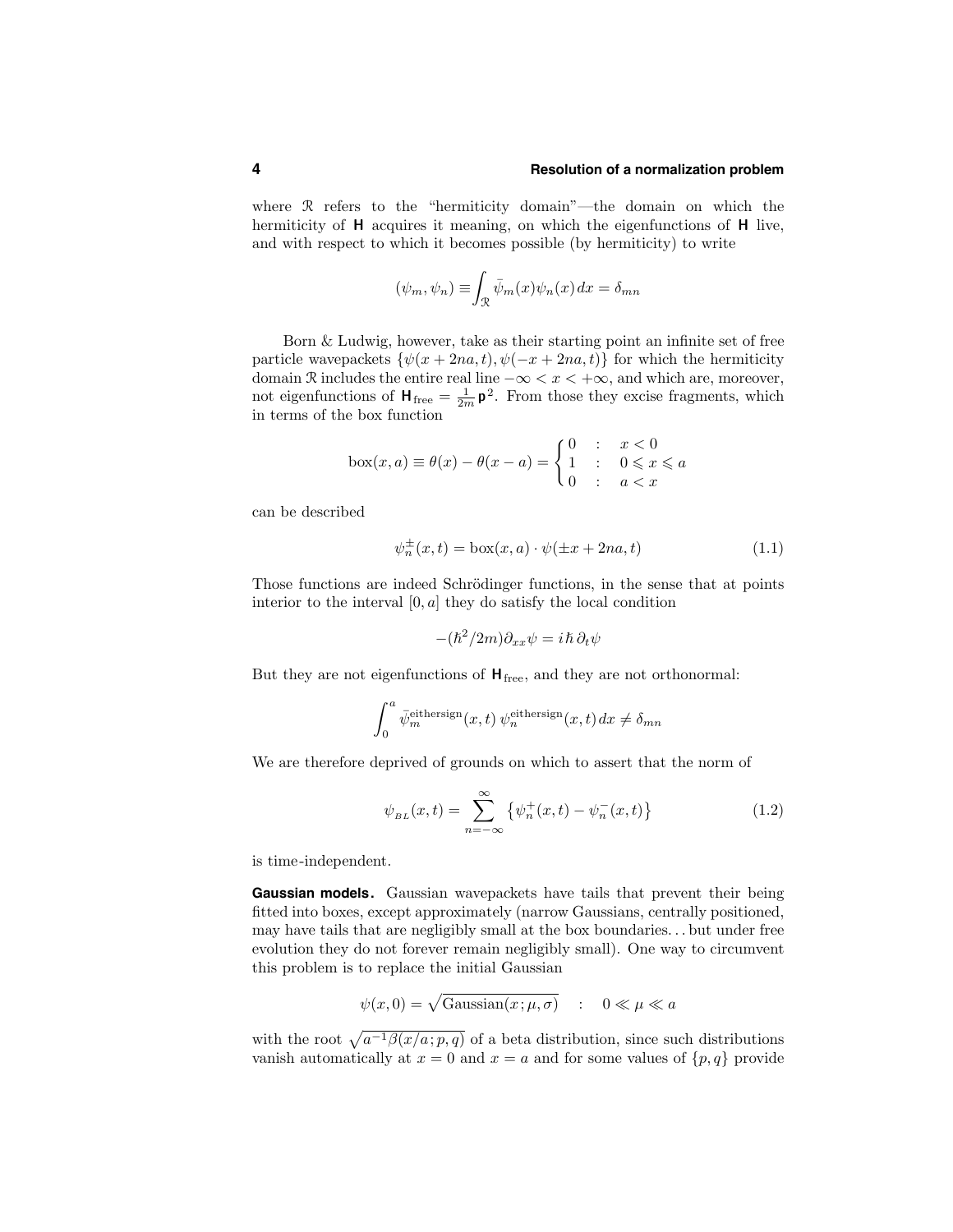#### **Gaussian models 5**

excellent approximations to normal distributions.<sup>6</sup> Born  $\&$  Ludwig describe what on its face might appear to be an attractive alternative procedure: they would have us take as our "seed" the "launched Gaussian" wavepacket<sup>7</sup>

$$
G(x,t) = \left[\frac{1}{\sigma[1+i(t/\tau)]\sqrt{2\pi}}\right]^{\frac{1}{2}}
$$
  
 
$$
\cdot \exp\left\{\frac{1}{1+i(t/\tau)}\left[-\frac{x^2}{4\sigma^2} + i\frac{1}{\hbar}(mvx - \frac{1}{2}mv^2t)\right]\right\}
$$
 (2.1)

and work from (1). Defining

$$
\sigma(t) = \sigma \sqrt{1 + (t/\tau)^2}
$$

and using  $\sigma[1+i(t/\tau)] = \sigma(t)e^{i \arctan(t/\tau)}$ ,  $[1+i(t/\tau)]^{-1} = [1+(t/\tau)^2]^{-1}[1-i(t/\tau)]$ we find that (2.1) can be brought to the polar form

$$
= \left[\frac{1}{\sigma(t)\sqrt{2\pi}}\right]^{\frac{1}{2}} \exp\left\{\frac{1}{1+(t/\tau)^2}\left[-\frac{x^2}{4\sigma^2} + \frac{t/\tau}{\hbar}\left(mvx - \frac{1}{2}mv^2t\right)\right]\right\}
$$

$$
\cdot \exp\left\{i\left(\frac{1}{1+(t/\tau)^2}\left[(t/\tau)\frac{x^2}{4\sigma^2} + \frac{1}{\hbar}\left(mvx - \frac{1}{2}mv^2t\right)\right]\right\}
$$

$$
-\frac{1}{2}\arctan(t/\tau)\right)\right\}
$$
(2.2)
$$
= g(x,t) \cdot e^{if(x,t)}
$$

which is more useful for the purposes at hand. With Mathematica's assistance we establish that for all v and b (which is intended to mark a point  $b \in [0, a]$ )

$$
\left\{\frac{\hbar^2}{2m}\partial_{xx} + i\hbar\partial_t\right\} G(\pm x + b, t) = 0 \quad \text{iff} \quad \tau = 2m\sigma^2/\hbar
$$

and that the latter condition permits  $g(x,t)$  to be written

$$
g(x,t) = \left[\frac{1}{\sigma(t)\sqrt{2\pi}}\right]^{\frac{1}{2}} \exp\left\{-\frac{1}{4}\left[\frac{x-vt}{\sigma(t)}\right]^2\right\}
$$

We are led thus to the normally distributed probability density

$$
P_G(x - b, t) = |G(x - b, t)|^2 = \frac{1}{\sigma(t)\sqrt{2\pi}} \cdot \exp\left\{-\frac{1}{2} \left[\frac{x - b - vt}{\sigma(t)}\right]^2\right\}
$$

of which the

$$
mean = b + vt
$$

translates with uniform velocity v while the variance  $\sigma^2(t)$  grows hyperbolically and the rate of growth of the uncertainty is asymptotically linear

uncertainty = 
$$
\sigma(t) \approx t/\tau
$$
 for  $t \gg \tau$ 

and inversely proportional to m.

<sup>6</sup> This was the procedure adopted by Cimarron Wortham in his Reed College thesis, "Motion of launched wavepackets in the infinite square well," (2004).

<sup>7</sup> See my "Gaussian wavepackets" (1998), equation (22) on page 9.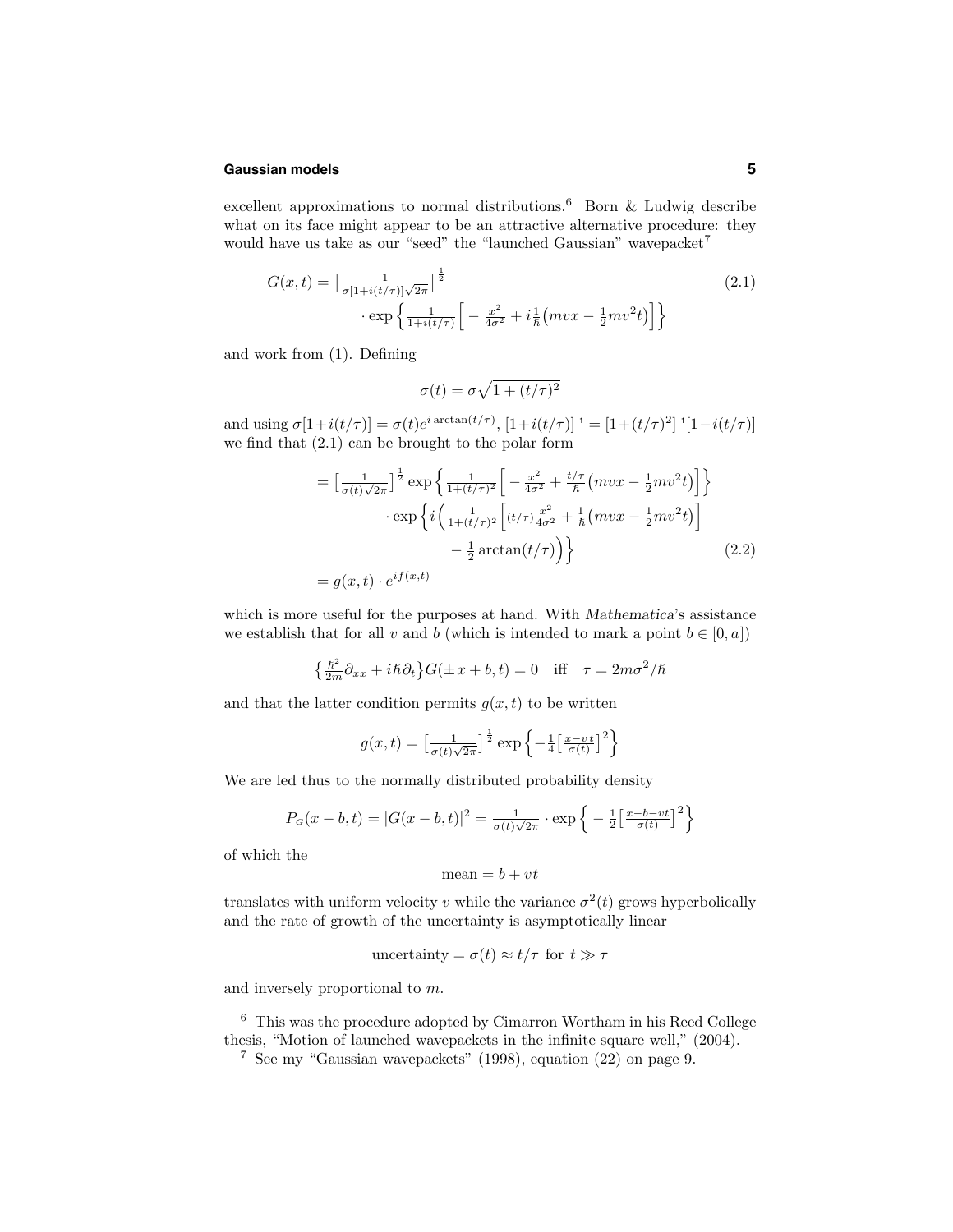#### **6 Resolution of a normalization problem**

Proceeding now in immitation of the line of argument introduced at (1), we construct

$$
\psi_{BL}(x,t) = \text{box}(x,a) \cdot \sum_{n=-\infty}^{\infty} H_n(x,t)
$$

where

$$
H_n(x,t) = G(c_n + x, t) - G(c_n - x, t) \text{ with } c_n = 2na - b - vt
$$
  
=  $g(c_n + x, t) \cdot e^{if(c_n + x, t)} - g(c_n - x, t) \cdot e^{if(c_n - x, t)}$ 

In this notation we have

$$
|\psi_{BL}(x,t)|^2 = \text{box}(x,a) \cdot \sum_{m,n=-\infty}^{\infty} \bar{H}_m(x,t) H_n(x,t)
$$

$$
= \text{box}(x,a) \cdot \left\{ \sum_k \bar{H}_k H_k + \sum_{m>n} \left[ \bar{H}_m H_n + \bar{H}_n H_m \right] \right\}
$$

positive real  $=$   $\sum$  reals

The function  $\psi_{BL}(x,t)$  satisfies the free particle Schrödinger equation and the box boundary conditions  $\psi_{BL}(0,t) = \psi_{BL}(a,t) = 0$  but is—as will emerge—not normalized; the "normalization constant" is in fact  $t$ -dependent

$$
N(t) = \int_0^a |\psi_{BL}(x, t)|^2 \, dx \neq 1
$$

On the other hand, the normalized function

$$
\Psi_{BL}(x,t) = N^{-\frac{1}{2}}(t) \cdot \psi_{BL}(x,t)
$$

satisfies the box boundary conditions but not the Schrödinger equation:

$$
\begin{aligned} \left\{ (\hbar^2/2m)\partial_{xx} + i\hbar \partial_t \right\} \Psi_{BL}(x,t) &= \frac{1}{2} i\hbar \Psi_{BL}(x,t) \cdot \partial_t \log N(t) \\ &\neq 0 \end{aligned}
$$

This (within the Gaussian context in which we are working) marks the point at which the Born-Ludwig scheme fails.

Looking now to the finer details, we (after some Mathematica-assisted computation) have

$$
\bar{H}_m H_n + \bar{H}_n H_m = 2g(c_m + x)g(c_n + x)\cos\left[f(c_m + x) - f(c_n + x)\right] \n- 2g(c_m + x)g(c_n - x)\cos\left[f(c_m + x) - f(c_n - x)\right] \n- 2g(c_m - x)g(c_n + x)\cos\left[f(c_m - x) - f(c_n + x)\right] \n+ 2g(c_m - x)g(c_n - x)\cos\left[f(c_m - x) - f(c_n - x)\right]
$$

whence

$$
\bar{H}_k H_k = g^2(c_k + x) + g^2(c_k - x) - 2g(c_k + x)g(c_k - x)\cos[f(c_k + x - f(c_k - x))]
$$

where I have surpressed all  $t$  arguments. The cosine factors (which are bounded